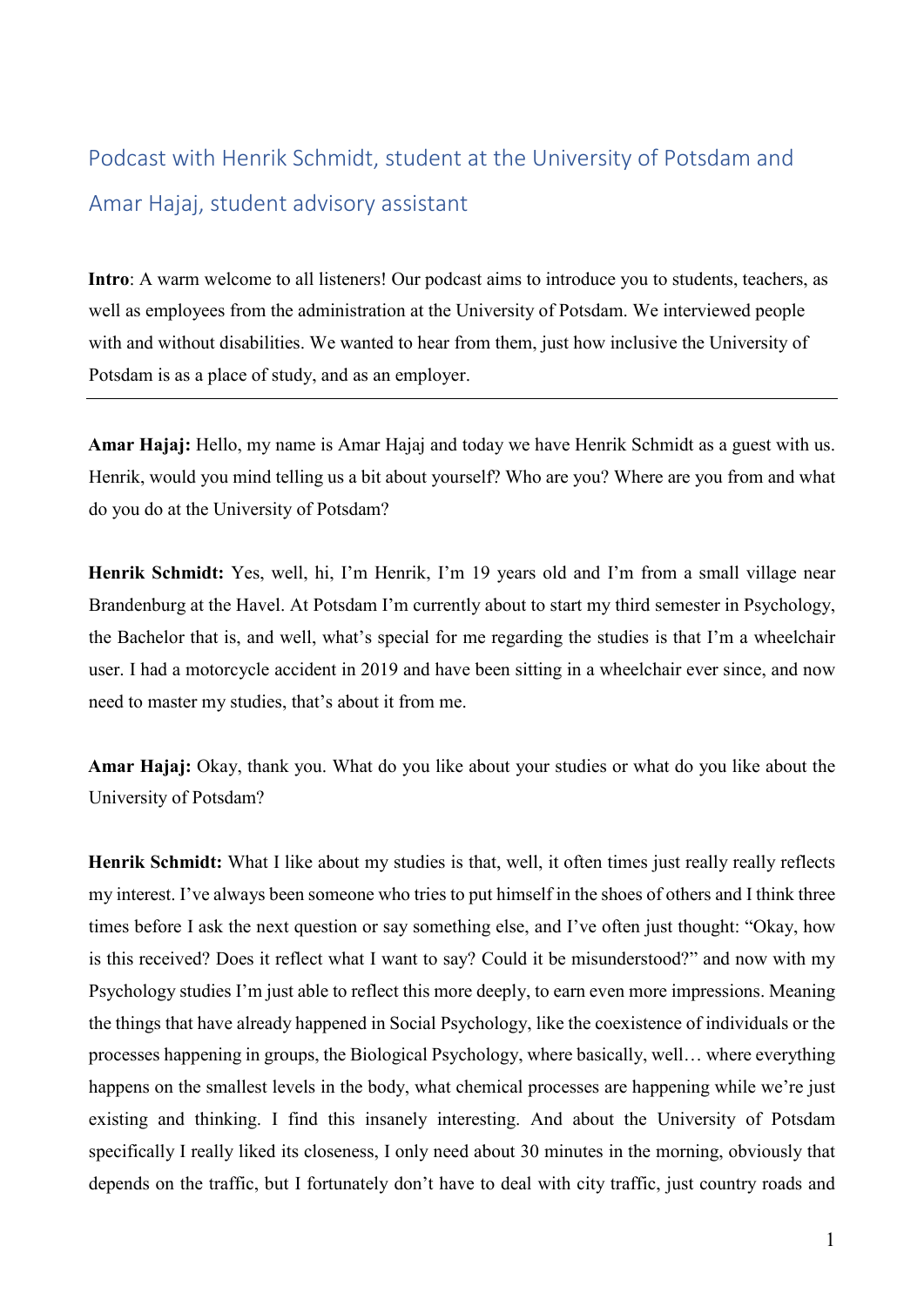then I'm basically in Golm. The second thing being that Golm is, well… to put it bluntly, it's focused on accessibility. It's spacious, there are enough handicapped parking spaces and well yes… these were the first bonuses that I paid attention to, then my preferred major being Psychology which Potsdam is renowned for and is regarded rather favorably in comparisons, and that's why I thought why don't I try applying and now I'm in my third semester and extremely pleased.

**Amar Hajaj:** That is very nice to hear as a student at the University of Potsdam and as an employee at the university. And what would you say, who or what helps you the most to study successfully?

**Henrik Schmidt:** Yes, especially now, my studies started during the pandemic, meaning I've basically just been on campus for exams, everything else happened online and from the beginning on I've had many questions like: "Where do I have to go? How am I going to get there? Are there designated parking spots?", which aren't always a given. And yes, then I've contacted the student advisory services and now I get my support from them and from their employees, even my fellow students have helped me already, whenever I… well, when I had to hand in stuff I've just been able to give it to them to hand it in for me, and oftentimes there's been a lot of support from various people, even without having to ask for it, it was just offered.

**Amar Hajaj:** That is really nice to have so many students that make the first step and I think, especially as a freshman in new surroundings, this can be especially anxiety-inducing or challenging, to go up to people and if they approach you first, that's a relief in itself.

**Henrik Schmidt:** Yes, most definitley.

**Amar Hajaj:** Would you say there is anything that is especially troublesome during your studies?

**Henrik Schmidt:** Well, I can only guess… thinking of the first imperson classes the lectures in person I can imagine that in the beginning it's gonna be unfamiliar, there's gonna be a certain time pressure. Getting out of bed now to sit in front of the computer and listen to a lecture wasn't a challenge, but having to adhere to a proper schedule that could be challenging. After that maybe the room situation, maybe some rooms won't be accessible for me? That's what I've been thinking about or if I'm sitting in a lecture hall that I can only get in the front because of the stand giving me an unfavorable view, well yes, these are the thoughts that swirl around in my mind, what I assume. Things like that.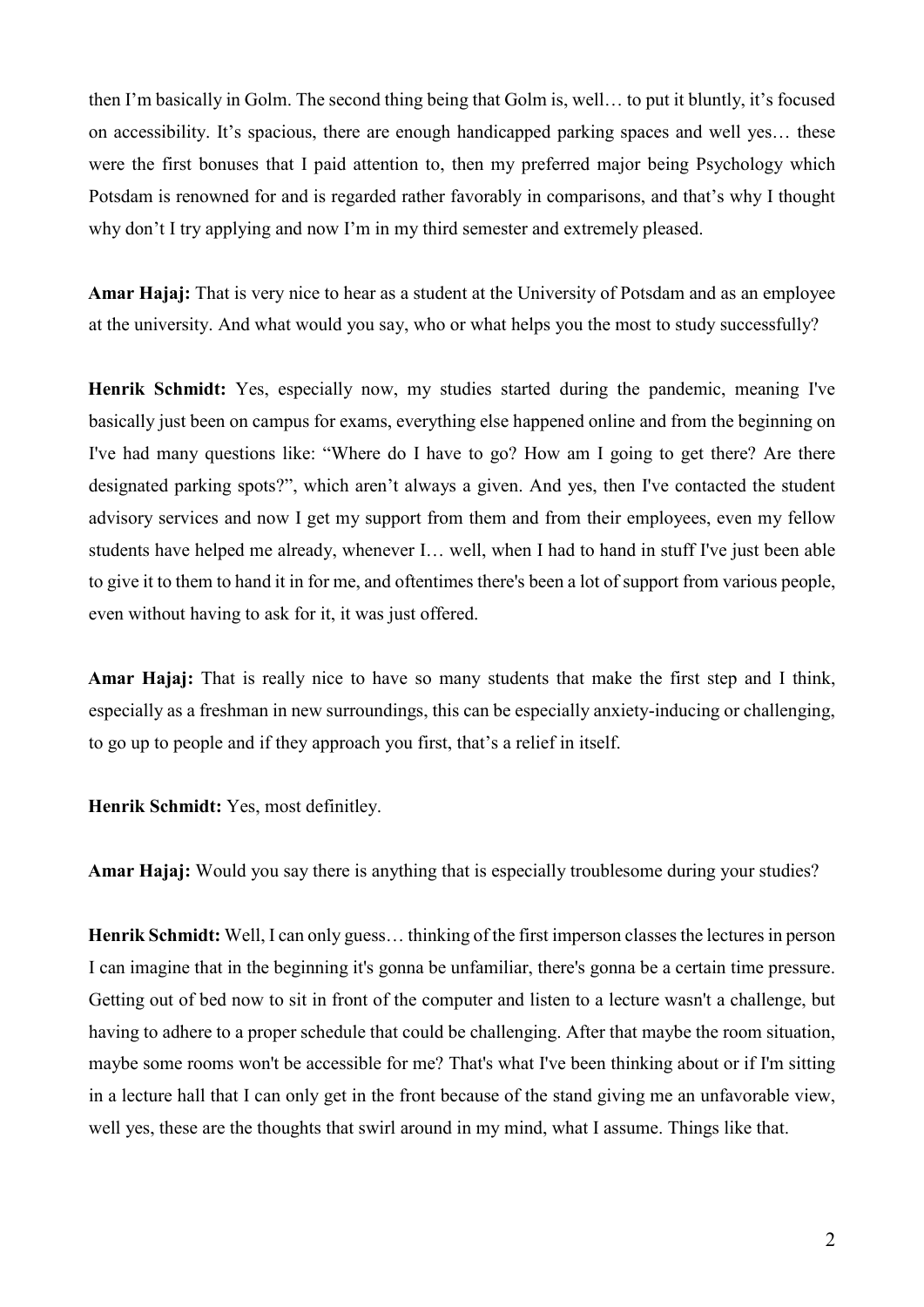**Amar Hajaj:** Okay, they are rather divided between, let's say, everyday anxieties and those that resulted during the pandemic.

## **Henrik Schmidt:** Exactly.

**Amar Hajaj:** Yes… were you informed about the possibilities here at the University of Potsdam before or during your studies, how to study with a disability or chronic illness? How you can study without any disadvantages or as best as possible without any disadvantages? And if so, where did this information come from?

**Henrik Schmidt:** Well, right from the start, it was actually during my A-Levels, teachers at my school already told me and at the University of Potsdam is... well, easy for me to get to and it is a good choice to study there. I was... I had an accident at the end of year 11 and I completed my 12<sup>th</sup> year out of rehab, out of the hospital and therefore my teachers knew: "Okay, he is sitting in a wheelchair now." and were able to adjust their advice and tips accordingly. Yes, after I finished my A-Levels and started focusing on my studies, I googled and found the central advisory services. They were listed as one of the first results, especially Mr. Meile, the commissioner for students with disabilities. and I've contacted him even before applying, just to see, to shed light on the situation at hand, and yes... he gave me the first information about what's possible and how the whole thing could look like. He put me in contact with people, for example Christian Opitz. With him I've… we've written first, then we talked on the phone and lastly we met in Potsdam on campus Golm, where he showed me around a bit, as a fellow sufferer basically, and told me what to pay attention to, some tips and tricks and what I should prepare for, and well that's the best method to go about it, because no matter how much a walking person tries to understand and think of everything, the best advice is only given by someone in the same position. And in combination with Mr. Meile as a commissioner knows about things such as individual equality of measures and is just generally informed and has the connections with lecturers and Christian Opitz experience, this combination was very good and it soothed my nerves for me to afterwards apply for my bachelor studies.

**Amar Hajaj:** If Christian listens to this episode, he'll be thrilled to hear that. It was very nice and most importantly gave us a change of perspective for the team to have Christian with us, who had a different view onto these things than us, which ultimately benefitted the students to see things from more than one perspective. You mentioned before that you started studying during the pandemic. How easy was the start into your studies during the pandemic?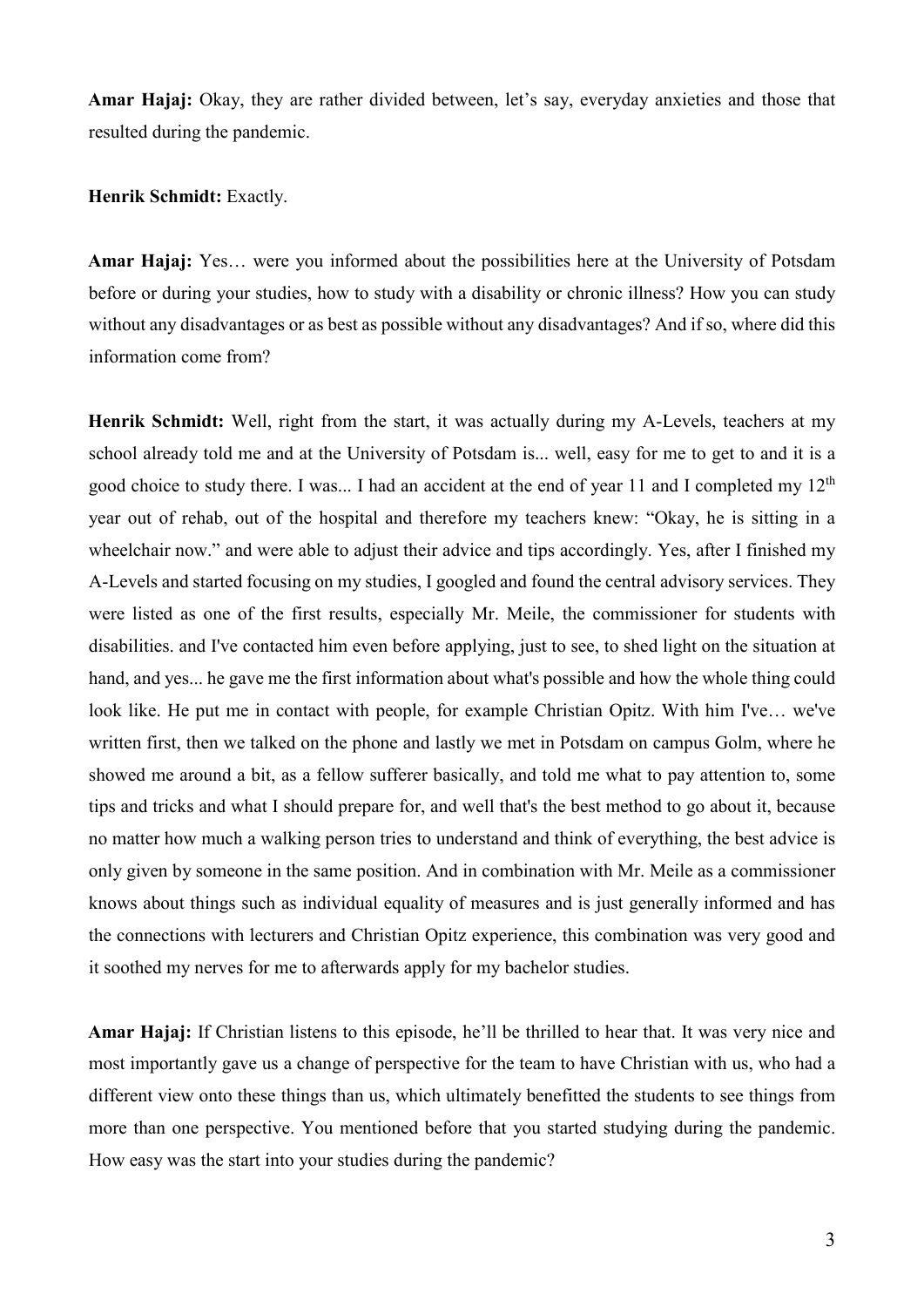**Henrik Schmidt:** In my opinion, there are two sides of the same coin. On one hand, the start of my studies was fairly uncomplicated because I was saved the trouble of my daily commute in the morning and I wasn't yet faced with the questions of how to get there and where to park. How early do I have to be there, how do I get to the nearest bathroom and so on and so forth. At the beginning I was just able to sit comfortably at my desk and listen from home. On the other hand I missed this student feeling, the life of a student and it's a pity, but hopefully, now that we're moving toward hybrid learning or classroom teaching again, that this will return as well, and I am definitely excited about that, so yeah, these are the two sides. On the one hand rather relaxed, you just had to deal with the technical stuff and even for the lecturers it didn't work out in the beginning. After a while they had accommodated to it and chose various methods to support us instead of just blabbering on in front of a screen, they built in exercises, multiple choice questions via Zoom. Yes, but student life was still missing. Let's see when we'll return to it, I'm definitely excited.

**Amar Hajaj:** Well, my hopes are on par with yours to finally see a return to in class teaching again, especially so you can experience life at the University of Potsdam for real and to form these social connections. After all, that is a key part of the studies. Alright… is there anything you'd wish to see from teaching staff or other students regarding accessible studies?

**Henrik Schmidt:** Well, so far, whenever I've been in contact with teaching staff or lecturers it was usually because of exams or lectures, to get my individual equality measure realized and talked about, and from experience they've been very accommodating and everything worked out immediately. The only thing I had to do was send a copy of my application I filled out at the beginning of my studies and then everything was done without further complications and I've gotten support even. The supervising assistants have always been very nice and helped me whenever I had a problem, if there wasn't enough paper or if a pen stopped working, stuff like that. And yes, I would like for it to continue as uncomplicated as it has been. And yes, if I think about my assumptions of not being able to access the lecture halls or to have trouble what the view, I can only hope that the lectures will approach me, that we will think of a solution together, to work around these problems. I would wish for that, but I am pretty sure that it will happen like this anyway, because I haven't met a lecturer yet, who wouldn't accommodate me. In this regard it's been very very very very relaxed.

**Amar Hajaj:** Okay, onto the last question. What goals do you have after your studies and who or what helps you best prepare for that?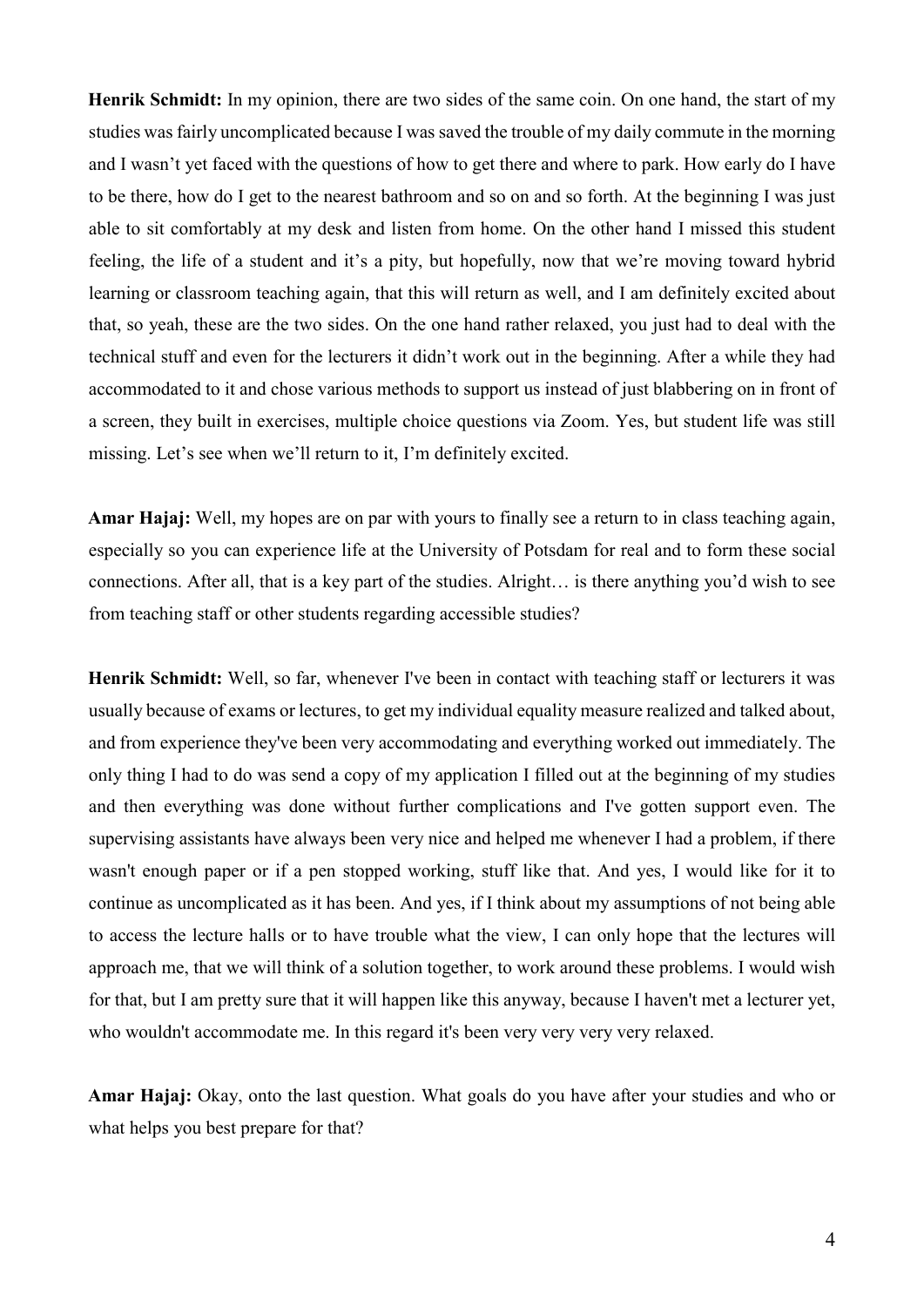**Henrik Schmidt:** I am not 100% decided yet, what the future after my studies will hold. The bachelor in psychology is rather broad so that I could specialize during my masters and given my current stage and my studies, I can imagine pursuing any route. beyette clinical psychology which is very interesting with diagnostics so just look even further into something, for example what does PTSD entail? Or how can we, how can I help? Yes this, being able to help patients or being a therapist. At the same time, work and organizational psychology is also very interesting, what I could also imagine would be marketing, advertisement and market analysis', so far I find everything very very interesting whenever I come in contact with it during my studies, and see, okay, well maybe this isn't for me or I've imagined it differently, maybe that'll become clearer further in the future. but right now I can imagine going into any field and I'm excited to see what's still to come, what are help me decide or he's my decision, and my fellow students definitely do play a big part in this since we're so broadly varied in age and experience. We have other 19 and 20 year olds in this class who have also started immediately after their A-Levels but we also have older students who're experienced and have only now started their Bachelor in Psychology to upgrade their education and to use it for their jobs. We've exchanged a lot of information this way to see what's possible, especially during the process of getting to know each other, whenever we introduced ourselves, in small groups… it was very interesting to see, okay, student XY who has also just finished their A-levels and isn't really focused on a later job field with this Bachelor and then there are others, for example I think one of them was a stewardess. Who now want to go into organization, planning and management whit these studies, maybe even into human resources at her airline, just very interesting and that's where I see the most value of information, to see, even if there is a 19 year old like me, who says they can imagine it being like this and this, we talk about it, about what we think, what we heard and what kind of information we've gathered so far and this definitely also furthers oneself, so yeah… my fellow students are the best information resources. Other than that, everything you can find in the net, like informational events that take place often, I'll make use of that and that'll hopefully put me on the right path I think.

**Amar Hajaj:** Well, you definitely have a few semesters left before you have to make a decision and until then I think you'll experience a lot more that'll help ease your decision. Yes, well thank you Henrik for being here and sharing your experiences with us, I wish you lots of success for your future studies.

**Henrik Schmidt:** Thanks, thanks, thank you so much to have the chance to be a part of this, to share my side, even if I've only been a student during the pandemic. But I still think it's great to have this opportunity for future students to have this foundation. It does work with a disability and for that